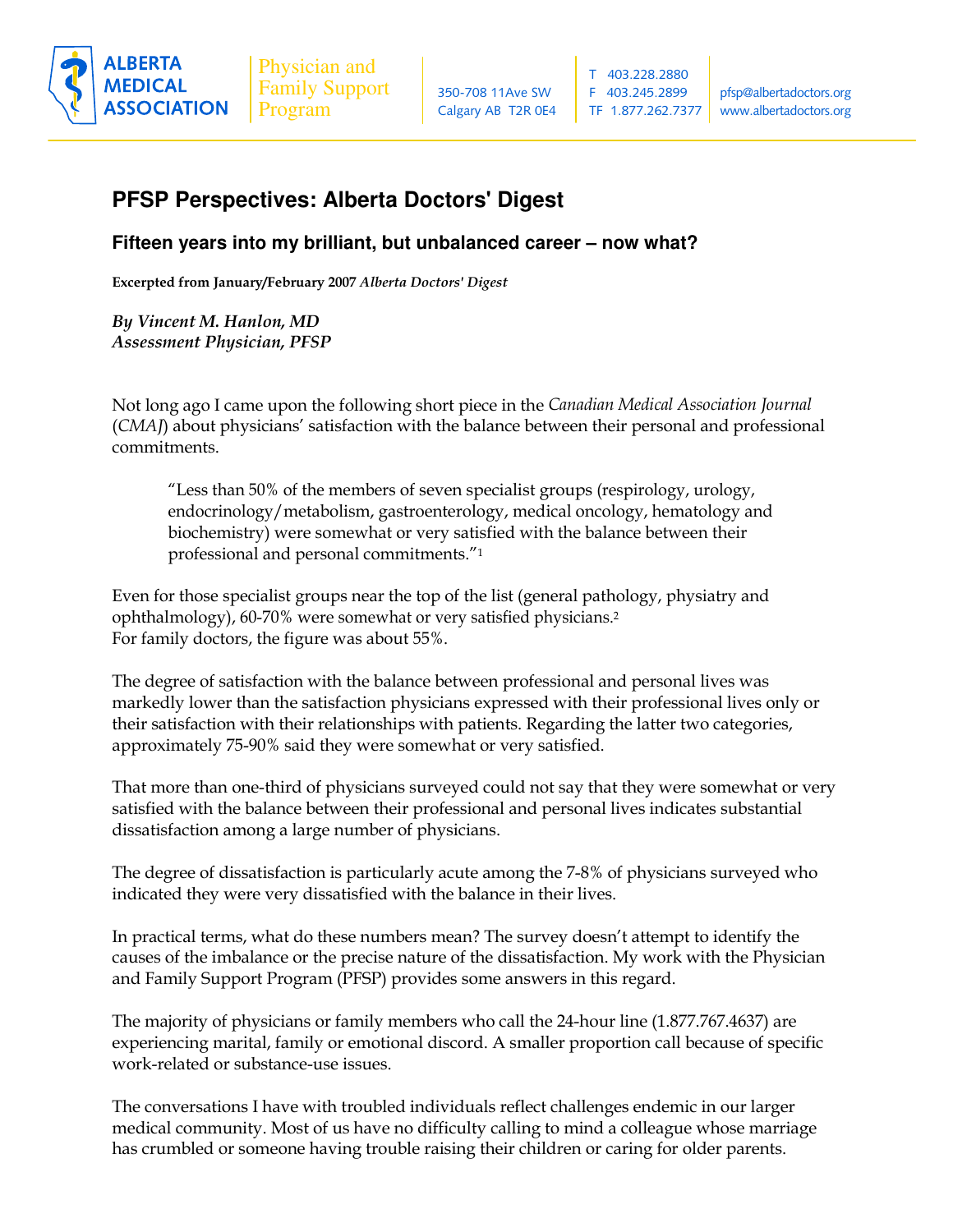When I question colleagues in my own community about this state of imbalance, the discussion soon turns to the amount and complexity of medical work and the large commitment of time and energy required to get it done.

Many of us wake up each day to the reality that work and patients come first, and marriages and families are an important second priority - sometimes a close second, sometimes further down the list.

Many of us struggle with feelings of dissatisfaction, guilt, frustration or anger at this situation. We are often perplexed by the simultaneous demands to be good doctors, parents and partners, not to minimize our other competing roles as teachers, homemakers, financial managers, administrators and volunteers.

If we could make a single change in an effort to achieve greater balance, what would it be? What is desirable? What is practical?

Earlier this year the Alberta Medical Association (AMA) undertook a career transitions tracking survey. More than 100 physicians from all health regions responded to the question: "If you are considering a career change, is it in or out of medicine, and what factors are influencing your decision?"

The answers are grouped under three categories: individuals looking at retirement, those considering a career change within medicine and those thinking about a career change out of medicine.

Recurring themes in the answers of those contemplating working differently within medicine were changing the amount or kind of work: less work, less call, part-time work, locum work, discontinuing hospital or obstetrical work, moving to occupational health, walk-in clinics, salaried work, psychotherapy, private clinic work, esthetic medicine, something with less overhead, less paperwork, less stress.

I see individuals in my medical community making changes. An emergency physician with nine years' experience resigned his position to do an MBA. A middle-aged specialist in the community for 15 years is closing his practice indefinitely and taking some time off.

A classmate with more than 20 years in rural practice decided to reduce his workload to two days per week. A specialist friend with some chronic health problems took some additional training and modified his practice to make it less physically demanding. Every few years, another friend takes a leave of absence to do international medical relief work.

The catalyst for these career changes is variable. Given the levels of dissatisfaction recorded in the 2004 survey, I suspect reactive change is more common than a proactive decision to take on a new challenge, while personal health, curiosity and a sense of adventure are still intact. While travelling in Europe recently, I spoke with middle-aged retirees who had relocated to a new country and a new life. A group of three teachers originally from Birmingham, in the Midlands, UK, had purchased a village house in southern France and were contentedly running a bed and breakfast from May to September.

A former English post office manager had moved to a small village in Andalucia, Spain, where she set up a gourmet food service and Internet cafe for tourists renting houses in nearby villages.